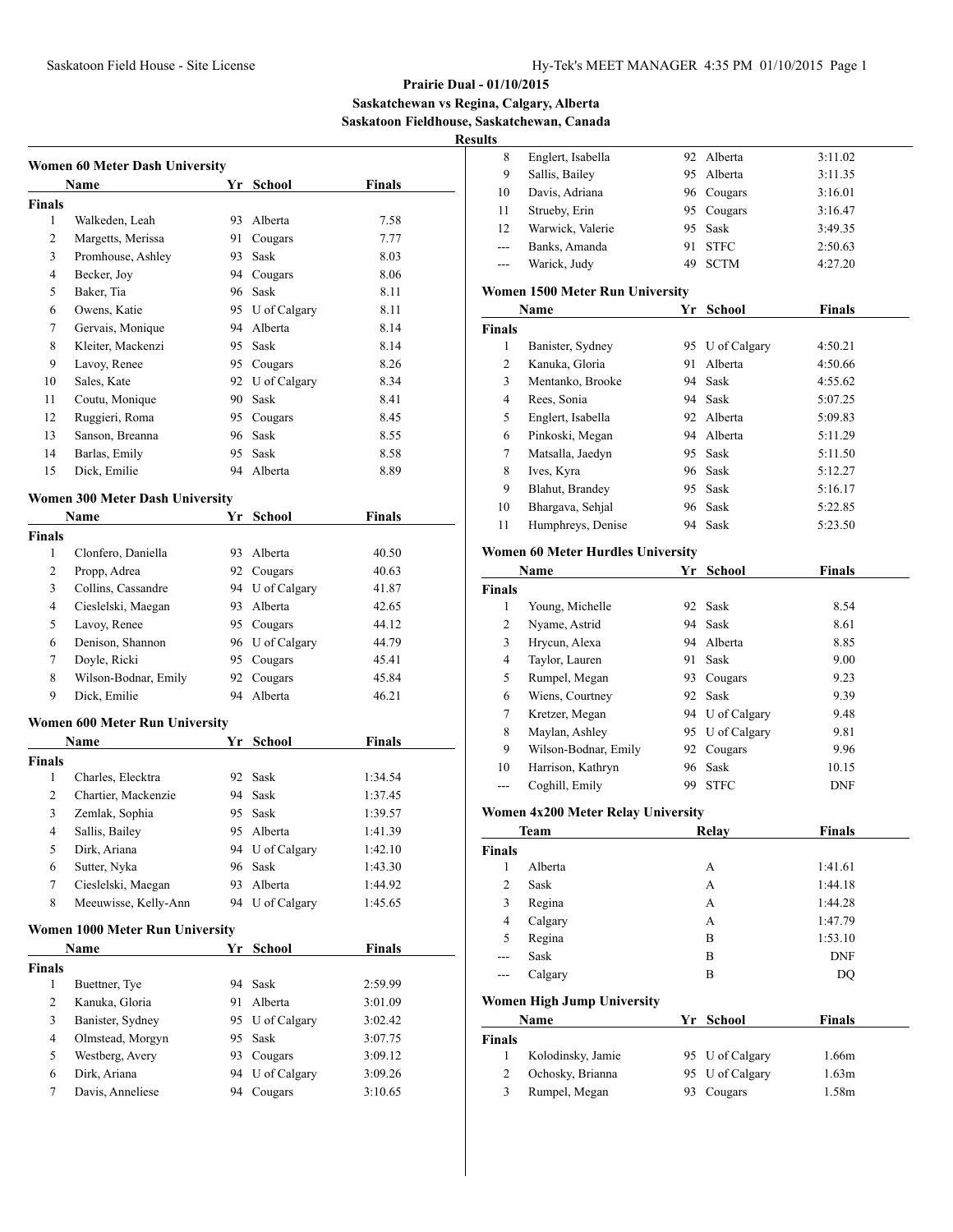**Saskatchewan vs Regina, Calgary, Alberta Saskatoon Fieldhouse, Saskatchewan, Canada**

**Results**

|                    | Finals  (Women High Jump University) |    |                     |                   |
|--------------------|--------------------------------------|----|---------------------|-------------------|
|                    | Name                                 |    | Yr School           | <b>Finals</b>     |
| $\overline{4}$     | Morrell, Breana                      |    | 96 Sask             | 1.43m             |
| 5                  | Brockman, Carissa                    | 91 | Sask                | 1.43m             |
| ---                | Haselhan, Shalane                    | 91 | Cougars             | NΗ                |
|                    | <b>Women Pole Vault University</b>   |    |                     |                   |
|                    | Name                                 | Yr | <b>School</b>       | <b>Finals</b>     |
| <b>Finals</b>      |                                      |    |                     |                   |
| 1                  | Erickson, Courtney                   | 93 | Sask                | 3.50m             |
| 2                  | McGregor, Taylor                     |    | 95 Sask             | 3.35m             |
| 3                  | Van Ryswyk, Kathryn                  |    | 95 Alberta          | 3.35m             |
| 4                  | Owens, Katie                         |    | 95 U of Calgary     | 3.00 <sub>m</sub> |
| 5                  | Maylan, Ashley                       |    | 95 U of Calgary     | 2.80m             |
| 6                  | Barlow, Bryanne                      |    | 96 U of Calgary     | 2.40m             |
| 7                  | Bradley, Karling                     |    | 96 Sask             | 2.00 <sub>m</sub> |
| ---                | Bergevin, Lindsey                    |    | 89 Ed International | 4.15m             |
| ---                | Carriere, Leanna                     |    | 85 Running Room     | 4.00m             |
| ---                | Webster, Robyn                       | 88 | Spartans            | 3.50m             |
| ---                | Ridout, Paige                        | 92 | Spartans            | 3.50m             |
|                    | <b>Women Long Jump University</b>    |    |                     |                   |
|                    | Name                                 |    | Yr School           | <b>Finals</b>     |
| <b>Finals</b>      |                                      |    |                     |                   |
| 1                  | Nyame, Astrid                        |    | 94 Sask             | 5.73m             |
| 2                  | Becker, Joy                          |    | 94 Cougars          | 5.54m             |
| 3                  | Kolodinsky, Jamie                    |    | 95 U of Calgary     | 5.38m             |
| 4                  | Taylor, Lauren                       | 91 | Sask                | 5.30m             |
| 5                  | Wiens, Courtney                      |    | 92 Sask             | 5.25m             |
| 6                  | Kendall, Allison                     |    | 93 U of Calgary     | 5.23m             |
| 7                  | Haselhan, Shalane                    | 91 | Cougars             | 5.14m             |
| 8                  | Josuttes, Tatjhannah                 |    | 96 Sask             | 5.09m             |
| 9                  | Horton, Skylar                       |    | 95 U of Calgary     | 4.98m             |
| 10                 | White, Julia                         |    | 92 Cougars          | 4.96m             |
| 11                 | Kretzer, Megan                       |    | 94 U of Calgary     | 4.93m             |
| 12                 | Sales, Kate                          |    | 92 U of Calgary     | 4.78m             |
| 13                 | Koblun, Megan                        |    | 95 Cougars          | 4.70m             |
| 14                 | Chernick, Elizabeth                  |    | 96 Cougars          | 4.66m             |
| 15                 | Garchinski, Brittney                 | 94 | Sask                | 4.50m             |
|                    | <b>Women Triple Jump University</b>  |    |                     |                   |
|                    | Name                                 | Yr | School              | <b>Finals</b>     |
| <b>Finals</b>      |                                      |    |                     |                   |
| 1                  | Kendall, Allison                     | 93 | U of Calgary        | 11.34m            |
| 2                  | White, Julia                         | 92 | Cougars             | 10.58m            |
| 3                  | Josuttes, Tatjhannah                 | 96 | Sask                | 10.56m            |
| 4                  | Chernick, Elizabeth                  | 96 | Cougars             | 10.45m            |
| 5                  | Horton, Skylar                       | 95 | U of Calgary        | 10.43m            |
| 6                  | Koblun, Megan                        | 95 | Cougars             | 10.39m            |
| 7                  | Harrison, Kathryn                    | 96 | Sask                | 9.99m             |
|                    | <b>Women Shot Put University</b>     |    |                     |                   |
|                    | Name                                 | Yr | School              | <b>Finals</b>     |
| <b>Finals</b><br>1 | Kucharchuk, Chelcie                  | 87 | Unattached          | 14.13m            |
|                    |                                      |    |                     |                   |

| 2              | Groenveld, Samme                     | 91       | U of Calgary        | 12.97m            |  |
|----------------|--------------------------------------|----------|---------------------|-------------------|--|
| 3              | Nyame, Astrid                        | 94       | Sask                | 11.69m            |  |
| 4              | Weber, Jennifer                      |          | 96 Alberta          | 11.64m            |  |
| 5              | Buettner, Jessica                    |          | 95 Sask             | 11.37m            |  |
| 6              | Rumpel, Megan                        |          | 93 Cougars          | 10.44m            |  |
| 7              | Taylor, Lauren                       |          | 91 Sask             | 10.43m            |  |
| 8              | Fortier, Elisabeth                   |          | 93 Cougars          | 10.28m            |  |
| 9              | Thorpe, Nakia                        | 95       | Sask                | 9.93 <sub>m</sub> |  |
| 10             | Salamon, Haylea                      | 96       | Unattached          | 9.67m             |  |
|                | <b>Women Weight Throw University</b> |          |                     |                   |  |
|                | Name                                 |          | Yr School           | <b>Finals</b>     |  |
| <b>Finals</b>  |                                      |          |                     |                   |  |
| 1              | Kucharchuk, Chelcie                  | 87       | Unattached          | 17.10m            |  |
| 2              | Olenick, Olena                       | 95       | Sask                | 16.23m            |  |
| 3              | Fortier, Elisabeth                   |          | 93 Cougars          | 15.22m            |  |
| 4              | Groenveld, Samme                     |          | 91 U of Calgary     | 14.38m            |  |
| 5              | Mayne, Julie                         |          | 95 Cougars          | 13.40m            |  |
| 6              | Salamon, Haylea                      |          | 96 Unattached       | 13.13m            |  |
| 7              | Wolfe, Danika                        |          | 92 Cougars          | 12.24m            |  |
| 8              | Weber, Jennifer                      | 96       | Alberta             | 10.64m            |  |
|                |                                      |          |                     |                   |  |
|                | Women 60 Meter Dash Open             |          |                     |                   |  |
|                | Name                                 |          | Yr School           | Finals            |  |
| Finals         |                                      |          |                     |                   |  |
| 1              | Lishchynsky, Samara                  | 97       | <b>STFC</b>         | 7.85              |  |
| 2              | Adelugba, Ope                        | 98       | <b>STFC</b>         | 8.04              |  |
| 3<br>4         | Geier, Blake                         |          | 97 RIVA             | 8.33              |  |
| 5              | Strauss, Taylor<br>Gieni, Muriel     | 99       | St Marys<br>58 RIVA | 8.34              |  |
|                |                                      |          |                     | 9.15              |  |
|                |                                      |          |                     |                   |  |
|                | Women 200 Meter Dash Open            |          |                     |                   |  |
|                | <b>Name</b>                          |          | Yr School           | <b>Finals</b>     |  |
| <b>Finals</b>  |                                      |          |                     |                   |  |
| 1              | Lishchynsky, Samara                  | 97       | <b>STFC</b>         | 25.87             |  |
| 2              | Coghill, Emily                       |          | 99 STFC             | 26.59             |  |
| 3              | Adelugba, Ope                        |          | 98 STFC             | 27.35             |  |
| $\overline{4}$ | Strauss, Taylor                      | 99       | St Marys            | 28.43             |  |
| 5              | Sayese, Emma                         | 98       | <b>STFC</b>         | 29.03             |  |
| 6              | Enns, Madelaine                      | 01       | <b>RIVA</b>         | 33.37             |  |
|                |                                      |          |                     |                   |  |
|                | Women 600 Meter Run Open<br>Name     |          | Yr School           | <b>Finals</b>     |  |
| Finals         |                                      |          |                     |                   |  |
| 1              | Alger, Alyssa                        | 96       | <b>STFC</b>         | 1:45.10           |  |
| $\overline{c}$ | Fendelet, Elliott                    | 98       | <b>STFC</b>         | 1:56.31           |  |
| 3              | Warick, Judy                         | 49       | <b>SCTM</b>         | 2:23.71           |  |
|                |                                      |          |                     |                   |  |
|                | Men 60 Meter Dash University         |          |                     |                   |  |
|                | <b>Name</b>                          |          | Yr School           | <b>Finals</b>     |  |
| <b>Finals</b>  |                                      |          |                     |                   |  |
| 1              | Campbell, Tevaughn                   |          | 93 Cougars          | 6.90              |  |
| 2              | Bymoen, Alexander                    |          | 94 U of Calgary     | 6.93              |  |
| 3              | Maxwell, Dagogo                      | 96       | U of Calgary        | 7.00              |  |
| 4<br>5         | Pohl, Quintin<br>Moiba, Yembeh       | 91<br>90 | Alberta<br>Alberta  | 7.00<br>7.03      |  |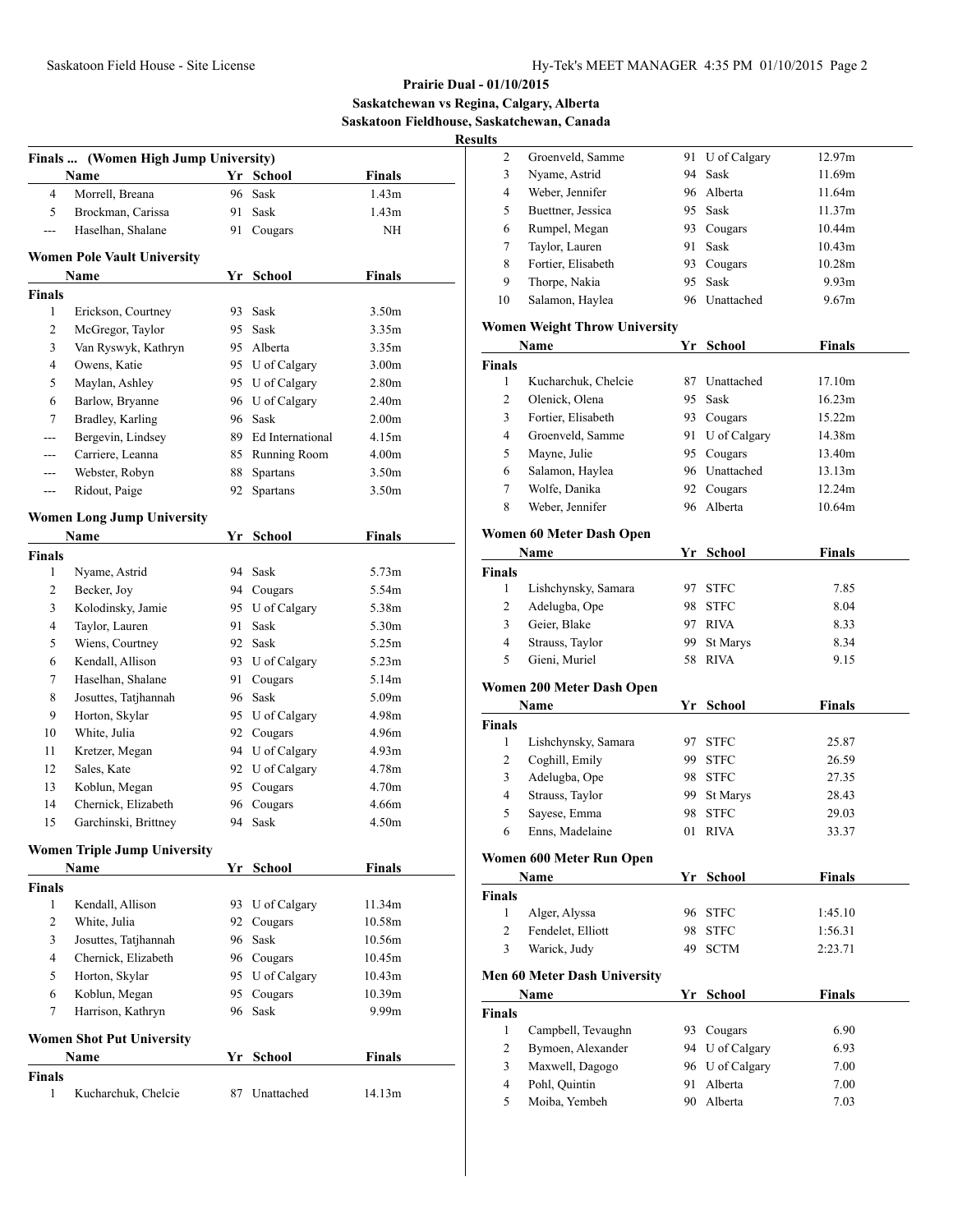**Saskatchewan vs Regina, Calgary, Alberta Saskatoon Fieldhouse, Saskatchewan, Canada**

**Results**

|               | Finals  (Men 60 Meter Dash University) |     |                 |               |
|---------------|----------------------------------------|-----|-----------------|---------------|
|               | Name                                   | Yr  | School          | <b>Finals</b> |
| 6             | Branning, Kahlen                       | 93. | Cougars         | 7.08          |
| 7             | Taylor-Lewis, Adeyemi                  | 96  | Alberta         | 7.08          |
| 8             | Bloom, Connor                          |     | 93 Cougars      | 7.12          |
| 9             | Bell, Ryley                            |     | 95 U of Calgary | 7.14          |
| 10            | Schaub, Richard                        |     | 94 Alberta      | 7.25          |
| 11            | Fritze, Matthew                        |     | 94 Alberta      | 7.28          |
| 12            | Zhang, David                           |     | 96 Alberta      | 7.29          |
| 13            | Gavigan-Hosaluk, Devlin                |     | 96 Sask         | 7.31          |
| 14            | Reckord, Matthew                       |     | 95 U of Calgary | 7.34          |
| 15            | Pylypow, Brody                         |     | 94 Sask         | 7.36          |
| 16            | Dinn, Ryan                             | 93  | Alberta         | 7.49          |
| 17            | Peyachew, Riley                        |     | 96 Cougars      | 7.65          |
|               | Men 300 Meter Dash University          |     |                 |               |
|               | Name                                   |     | Yr School       | <b>Finals</b> |
| <b>Finals</b> |                                        |     |                 |               |
| 1             | Home, Mitchell                         | 92  | Alberta         | 35.52         |
| 2             | Williams, Lenny                        |     | 92 Sask         | 35.89         |
| 3             | Johnston, Kieran                       |     | 95 Sask         | 36.19         |
| 4             | Nystuen, Liam                          |     | 94 Cougars      | 36.28         |
| 5             | McLellan, Ian                          |     | 92 Cougars      | 36.46         |
| 6             | Seguin, Cole                           |     | 95 U of Calgary | 36.64         |
| 7             | Fedyk, Alex                            | 94  | Sask            | 36.66         |
| 8             | Bridgeman, Don                         | 93  | Sask            | 37.16         |
| 9             | Dragicivic, Nikola                     |     | 94 U of Calgary | 37.17         |
| 10            | Hretsina, Landon                       |     | 89 Sask         | 37.92         |
| 11            | Steininger, Dustin                     |     | 93 Cougars      | 38.40         |
| 12            | LaRiviere, Taylor                      |     | 94 U of Calgary | 38.78         |
| 13            | Clifford, Brad                         | 90  | Cougars         | 39.89         |
| ---           | Donsberger, Kyle                       | 89  | Unattached      | 35.84         |
|               | Men 600 Meter Run University           |     |                 |               |
|               | Name                                   |     | Yr School       | <b>Finals</b> |
| <b>Finals</b> |                                        |     |                 |               |
| 1             | King, Garrett                          |     | 93 U of Calgary | 1:21.68       |
| 2             | Van Mulligen, Matthew                  | 95  | Alberta         | 1:22.51       |
| 3             | Manz, Joren                            | 94  | Alberta         | 1:22.76       |
| 4             | Harrison, Emmett                       |     | 93 Sask         | 1:22.83       |
| 5             | Avery, Austin                          |     | 95 Cougars      | 1:23.34       |
| 6             | Wittig, Luc                            | 91  | U of Calgary    | 1:23.65       |
| 7             | Krolikowski, Maciek                    | 91  | U of Calgary    | 1:23.69       |
| 8             | Mandziak, Daniel                       | 95  | Sask            | 1:23.73       |
| 9             | Kowalchuk, Ryan                        | 93  | Sask            | 1:24.38       |
| $10\,$        | Erickson, Kyle                         | 92  | Alberta         | 1:25.90       |
| 11            | Welsh, Jared                           | 96  | Sask            | 1:26.40       |
| 12            | Dawson, Mackenzie                      | 94  | Sask            | 1:26.63       |
| 13            | Yarmuch, Evan                          | 96  | U of Calgary    | 1:27.01       |
| 14            | Gyug, Brett                            | 93  | Cougars         | 1:27.96       |
| 15            | Sletten, Devon                         | 96  | Sask            | 1:31.90       |
|               |                                        |     |                 |               |

|               | Men 1000 Meter Run University          |    |                 |               |
|---------------|----------------------------------------|----|-----------------|---------------|
|               | Name                                   |    | Yr School       | <b>Finals</b> |
| <b>Finals</b> |                                        |    |                 |               |
| 1             | Hadfield, Gareth                       |    | 92 U of Calgary | 2:33.63       |
| 2             | Baiton, Wyatt                          |    | 91 Cougars      | 2:33.84       |
| 3             | Porte, Jaden                           | 97 | <b>STFC</b>     | 2:34.01       |
| 4             | Van Mulligen, Matthew                  |    | 95 Alberta      | 2:34.26       |
| 5             | Wittig, Luc                            |    | 91 U of Calgary | 2:34.36       |
| 6             | Johnson, Matt                          |    | 92 Cougars      | 2:35.19       |
| 7             | Heidecker, Taryn                       |    | 94 Sask         | 2:35.70       |
| 8             | Strueby, Adam                          |    | 94 Cougars      | 2:35.73       |
| 9             | Hauber, Evan                           |    | 93 Cougars      | 2:35.92       |
| 10            | Konotopetz, Damian                     |    | 90 U of Calgary | 2:36.14       |
| 11            | Ebeling, Kurt                          |    | 93 U of Calgary | 2:37.08       |
| 12            | Chan, Eric                             | 96 | Alberta         | 2:37.46       |
| 13            | Undseth, Brennan                       |    | 96 Alberta      | 2:37.59       |
| 14            | Lipp, Jaden                            |    | 92 Cougars      | 2:37.89       |
| 15            | Kondro, Mike                           |    | 93 U of Calgary | 2:38.58       |
| 16            | Christ, Adrian                         |    | 94 Alberta      | 2:39.75       |
| 17            | McLean, Shawn                          |    | 94 Cougars      | 2:39.77       |
| 18            | Erickson, Kyle                         |    | 92 Alberta      | 2:40.70       |
| 19            | MacKay, Scott                          |    | 96 U of Calgary | 2:40.99       |
| 20            | McCabe, Jesse                          |    | 93 Cougars      | 2:42.83       |
| 21            | Yarmuch, Evan                          |    | 96 U of Calgary | 2:44.80       |
| 22            | Wilson, Graham                         |    | 96 Sask         | 2:44.96       |
| 23            | Hooper, Sean                           |    | 93 Cougars      | 2:45.67       |
| 24            | Palaschuk, Josh                        |    | 94 Sask         | 2:45.97       |
| 25            | Wood-Sparrow, Jaden                    |    | 94 Sask         | 2:50.18       |
| 26            | Turmel, Marc                           |    | 95 Cougars      | 2:54.10       |
| 27            | Preston, Eric                          | 95 | Cougars         | 3:05.62       |
|               | <b>Men 1500 Meter Run University</b>   |    |                 |               |
|               | Name                                   |    | Yr School       | <b>Finals</b> |
| <b>Finals</b> |                                        |    |                 |               |
| 1             | Bigsby, Robert                         |    | 94 Sask         | 4:06.71       |
| 2             | Ebeling, Kurt                          |    | 93 U of Calgary | 4:11.16       |
| 3             | Heidecker, Taryn                       |    | 94 Sask         | 4:12.12       |
| 4             | Balezantis, Reid                       | 94 | Sask            | 4:12.63       |
| 5             | Undseth, Brennan                       | 96 | Alberta         | 4:15.03       |
| 6             | Konotopetz, Damian                     |    | 90 U of Calgary | 4:15.71       |
| $\tau$        | Kondro, Mike                           | 93 | U of Calgary    | 4:18.10       |
| $\,$ 8 $\,$   | Pete, Coleman                          |    | 96 Sask         | 4:21.99       |
| 9             | Chan, Eric                             |    | 96 Alberta      | 4:23.72       |
| 10            | Wood-Sparrow, Jaden                    | 94 | Sask            | 4:28.35       |
| 11            | Revering, Stephen                      | 95 | Sask            | 4:55.52       |
|               | <b>Men 60 Meter Hurdles University</b> |    |                 |               |
|               | Name                                   |    | Yr School       | <b>Finals</b> |

|               | <b>Name</b>        | Yr  | School     | Finals |
|---------------|--------------------|-----|------------|--------|
| <b>Finals</b> |                    |     |            |        |
|               | Olson, Jared       |     | 93 Sask    | 8.60   |
|               | Edwards, Austin    |     | 96 Sask    | 8.72   |
| 3             | McLellan, Ian      |     | 92 Cougars | 8.73   |
| 4             | Steininger, Dustin | 93. | Cougars    | 8.80   |
| 5             | Johnston, Kieran   |     | Sask       | 8.84   |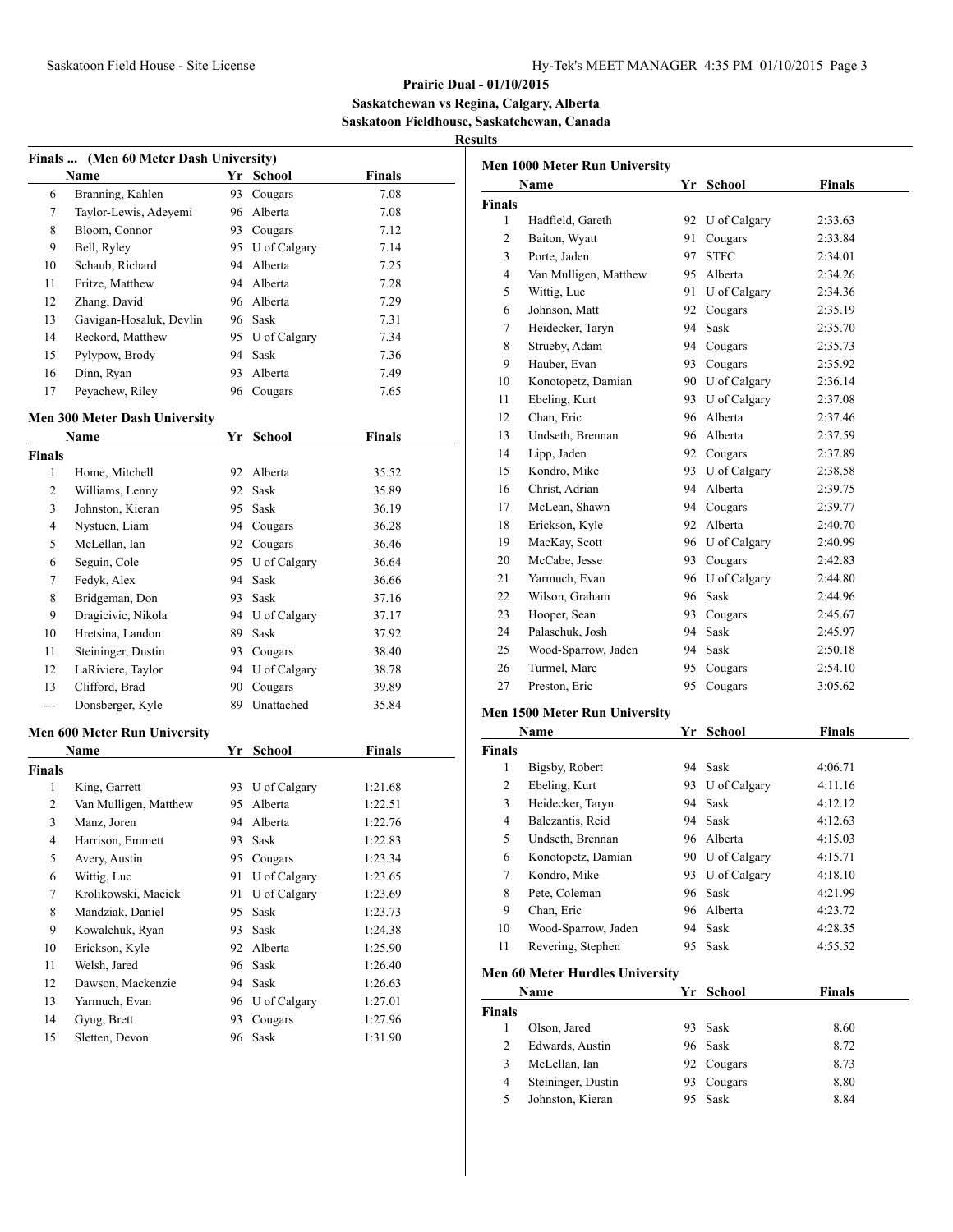## **Prairie Dual - 01/10/2015 Saskatchewan vs Regina, Calgary, Alberta Saskatoon Fieldhouse, Saskatchewan, Canada Results**

|                | Finals  (Men 60 Meter Hurdles University) |     |                 |                   |
|----------------|-------------------------------------------|-----|-----------------|-------------------|
|                | Name                                      |     | Yr School       | Finals            |
| 6              | Degenhardt, Brennan                       | 93  | Sask            | 9.11              |
| 7              | Digel, Cole                               | 91. | Sask            | 9.13              |
| 8              | Addo-Osafo, Kwaku                         |     | 95 U of Calgary | 9.34              |
|                | Men 4x200 Meter Relay University          |     |                 |                   |
|                | Team                                      |     | Relay           | <b>Finals</b>     |
| <b>Finals</b>  |                                           |     |                 |                   |
| $\mathbf{1}$   | Sask                                      |     | A               | 1:29.42           |
| $\overline{c}$ | Alberta                                   |     | A               | 1:30.20           |
| 3              | Regina                                    |     | A               | 1:32.00           |
| $\overline{4}$ | Calgary                                   |     | A               | 1:32.32           |
| 5              | Calgary                                   |     | B               | 1:32.83           |
| 6              | Sask                                      |     | B               | 1:33.25           |
|                |                                           |     |                 |                   |
|                | <b>Men High Jump University</b>           |     |                 |                   |
|                | Name                                      |     | Yr School       | Finals            |
| <b>Finals</b>  |                                           |     |                 |                   |
| 1              | Tyler, Isaac                              |     | 89 Alberta      | 1.93 <sub>m</sub> |
| 2              | Rumpel, Ben                               |     | 96 Cougars      | 1.93 <sub>m</sub> |
| 3              | Lethebe, Cole                             |     | 96 U of Calgary | 1.83m             |
| 4              | Gibbons, James                            |     | 96 Alberta      | 1.73m             |
|                | <b>Men Pole Vault University</b>          |     |                 |                   |
|                | Name                                      |     | Yr School       | Finals            |
| <b>Finals</b>  |                                           |     |                 |                   |
| 1              | Filipek, Nathan                           |     | 91 Alberta      | 4.55m             |
| 2              | Houle, Riley                              | 95  | Sask            | 3.40m             |
| $\overline{a}$ | Goodwin, Lyndon                           |     | 92 U of Calgary | NH                |
|                |                                           |     |                 |                   |
|                | <b>Men Long Jump University</b><br>Name   |     | Yr School       | Finals            |
| <b>Finals</b>  |                                           |     |                 |                   |
| 1              | Alkabary, Ahmed                           |     | 93 Cougars      | 6.95m             |
| 2              | Bell, Ryley                               |     | 95 U of Calgary | 6.67m             |
| 3              | Ewen, Lex                                 |     | 92 Cougars      | 6.55m             |
| 4              | Lethebe, Cole                             |     | 96 U of Calgary | 6.50m             |
| 5              |                                           |     | Sask            | 6.42m             |
|                | Edwards, Austin                           | 96  |                 |                   |
| 6              | Fritze, Matthew                           |     | 94 Alberta      | 6.40m             |
| 7              | Rumpel, Ben                               | 96  | Cougars         | 6.37m             |
| 8              | Digel, Cole                               | 91  | Sask            | 6.26m             |
| 9              | Okoye, Cyril                              | 94  | Alberta         | 6.13m             |
| 10             | McLellan, Steven                          | 92  | Sask            | 6.10m             |
| 11             | Dinn, Ryan                                | 93  | Alberta         | 5.94m             |
| 12             | Boychuk, Tyler                            | 94  | Cougars         | 5.79m             |
|                | <b>Men Triple Jump University</b>         |     |                 |                   |
|                | <b>Name</b>                               | Yr  | School          | <b>Finals</b>     |
| <b>Finals</b>  |                                           |     |                 |                   |
| $\mathbf{1}$   | Lethebe, Cole                             |     | 96 U of Calgary | 14.02m            |
| 2              | Karidio, Ismael                           | 92  | Alberta         | 13.39m            |
| 3              | Wiebe, Jayden                             | 91  | Sask            | 13.21m            |
| 4              | Boychuk, Tyler                            | 94  | Cougars         | 12.66m            |

|                | <b>Men Shot Put University</b>     |        |                 |               |
|----------------|------------------------------------|--------|-----------------|---------------|
|                | Name                               |        | Yr School       | Finals        |
| <b>Finals</b>  |                                    |        |                 |               |
| 1              | Rouhi, Armin                       |        | 94 U of Calgary | 13.43m        |
| 2              | Iverson, Orland                    | 92     | Sask            | 13.15m        |
| 3              | Degenhardt, Brennan                | 93.    | Sask            | 12.72m        |
| 4              | Digel, Cole                        | 91     | Sask            | 12.45m        |
| 5              | Bray, Cy                           |        | 93 Cougars      | 12.12m        |
| 6              | Hein, Dre                          |        | 96 Cougars      | 11.55m        |
| 7              | Morrison, Adam                     |        | 92 Sask         | 11.43m        |
| 8              | Violato, Emilio                    |        | 90 U of Calgary | 11.28m        |
| 9              | Fry, Cole                          |        | 96 Sask         | 10.77m        |
| 10             | Szczotka, Alexander                |        | 96 Alberta      | 10.33m        |
| 11             | Berscheid, Carson                  |        | 96 Sask         | 9.28m         |
| 12             | Edwards, Austin                    |        | 96 Sask         | 8.55m         |
| $---$          | Link, Steven                       |        | 91 U of Calgary | <b>FOUL</b>   |
|                | <b>Men Weight Throw University</b> |        |                 |               |
|                | Name                               |        | Yr School       | <b>Finals</b> |
| <b>Finals</b>  |                                    |        |                 |               |
| 1              | Link, Steven                       |        | 91 U of Calgary | 14.25m        |
| 2              | Rouhi, Armin                       |        | 94 U of Calgary | 13.22m        |
| 3              | Fry, Cole                          |        | 96 Sask         | 13.03m        |
| 4              | Violato, Emilio                    |        | 90 U of Calgary | 12.84m        |
| 5              | Szczotka, Alexander                |        | 96 Alberta      | 9.98m         |
| 6              | Hein, Dre                          |        | 96 Cougars      | 9.49m         |
|                |                                    |        |                 |               |
|                | Men 60 Meter Dash Open             |        |                 |               |
|                | Name                               |        | Yr School       | <b>Finals</b> |
| Finals         |                                    |        |                 |               |
| 1              | Saskamoose, Landon                 | 98     | St Marys        | 7.60          |
| $\overline{c}$ | Reynolds, Carson                   | 01     | <b>STFC</b>     | 8.00          |
|                | Men 200 Meter Dash Open            |        |                 |               |
|                | Name                               |        | Yr School       | <b>Finals</b> |
| <b>Finals</b>  |                                    |        |                 |               |
| 1              | Strauss, Austin                    |        | 97 St Marys     | 23.40         |
| 2              | Peyachew, Riley                    |        | 96 Cougars      | 24.26         |
| 3              | Saskamoose, Landon                 | 98.    | St Marys        | 24.39         |
| 4              | Zhang, David                       |        | 96 Alberta      | 24.40         |
| 5              | Wylie, Chance                      | 97     | <b>RIVA</b>     | 24.41         |
| 6              | Ekine, Bryan                       | 95     | Cougars         | 25.29         |
| 7              | Tiede, Brayden                     | $00\,$ | <b>STFC</b>     | 26.56         |
| 8              | Murphy, Daniel                     | 99     | <b>RIVA</b>     | 26.88         |
| 9              | Pearman, Jesse                     | 00     | <b>STFC</b>     | 30.66         |
|                | Men 600 Meter Run Open             |        |                 |               |
|                | Name                               |        | Yr School       | <b>Finals</b> |
| Finals         |                                    |        |                 |               |
| 1              | Strauss, Austin                    | 97     | St Marys        | 1:30.04       |
| $\overline{c}$ | Nilson, Kaden                      | 99     | Striders        | 1:30.42       |
| 3              | Grismer, Austin                    | 99     | <b>STFC</b>     | 1:30.85       |
|                |                                    |        |                 |               |